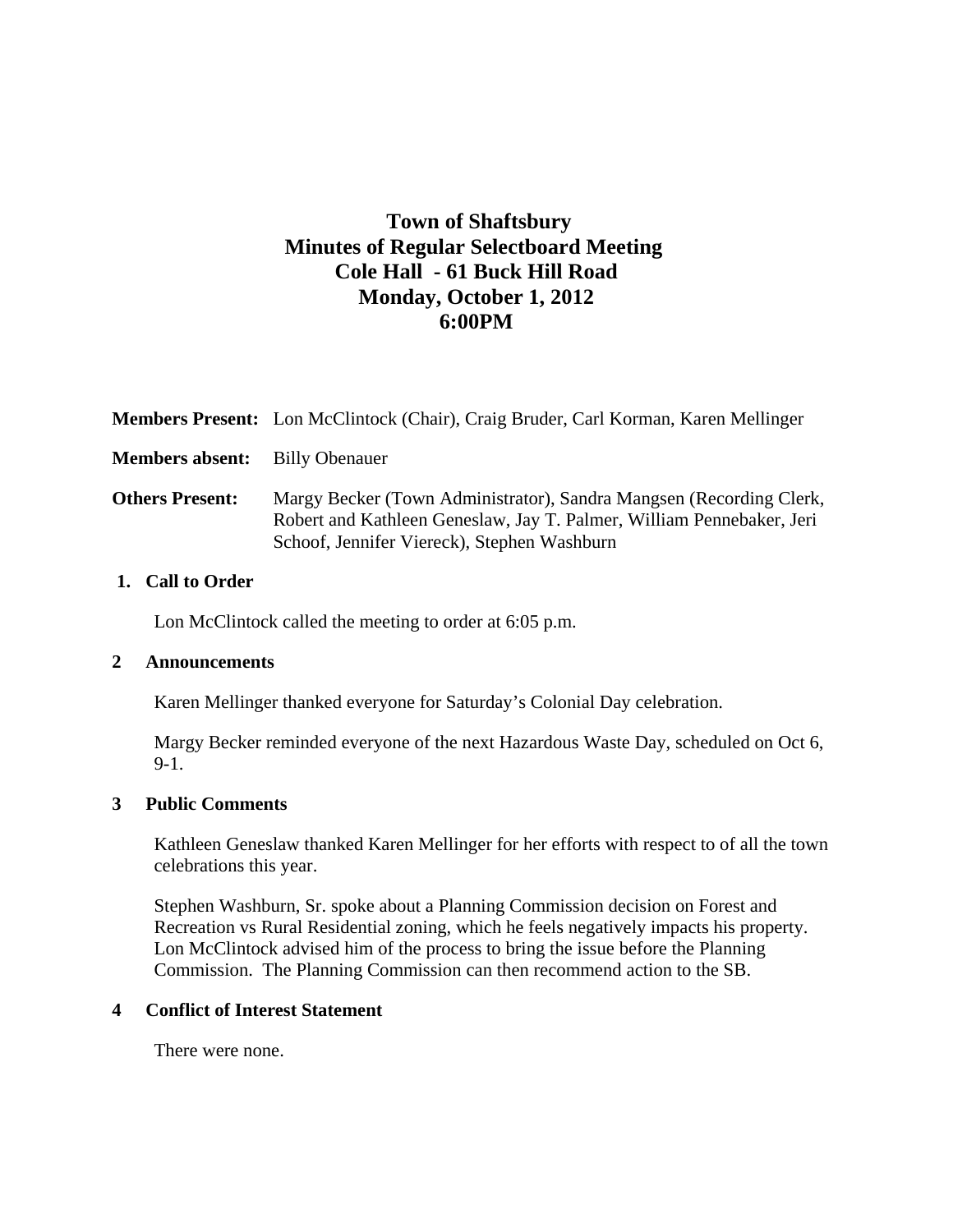### **5 Public Hearing – Proposed Zoning Bylaw Amendment "Enclosure of Outbuildings"**

With respect to Zoning Bylaw section 7.7.14. Enclosing existing open outbuildings (pole barn). Margy Becker read the proposed amendment. No permit would be required to enclose sides of existing pole barn.

Robert Geneslaw asked if a permit is required for the construction of a pole barn. Lon McClintock responded affirmatively. He stated permits are required for construction of any buildings.

Kathleen Geneslaw asked if enclosing a pole barn would result in a higher assessment for the property and wondered how that might be tracked were no permit to be required.

In the subsequent discussion several issues were raised, including a question as follows: Are pole barns the only buildings covered by the proposed amendment? William Pennebaker responded that the Planning Commission had been thinking mainly of pole barns, but he agreed that there are other buildings might be affected by the amendment. Stephen Washburn, Sr. stated that he believes the current VT statute allows three sides of a pole barn to be enclosed, as long as one remains open. Chairman McClintock suggested that the Selectboard have a conversation with the Planning Commission to clarify these issues and the language of the proposed amendment.

# **Motion: To continue the public hearing at the next regular Selectboard meeting. Moved by Craig Bruder; seconded by Carl Korman. Carried, 4 -0-0.**

### **6 Proposed Highway Access Ordinance**

a) Comment by Development Review Board & Planning Commission

Jennifer Viereck offered her comments based on her own examination of the proposal (not those of the entire DRB). She noted that the process should be simplified if possible. But at the same time the DRB review offers the only opportunity for the public to examine and comment on a proposal for a curb cut. Particular conditions are imposed by the DRB rather than by the Zoning Administrator. The Road Foreman normally has made a recommendation about culvert requirements. In general, the permit system seems to need clarification.

Lon McClintock noted that in a permitted use, there is no DRB hearing or involvement. He asked how the DRB has come to be involved, which led to a general discussion of the history of Zoning and the DRB in Shaftsbury.

Historically the Zoning Board, and later the DRB, has dealt with highway access issues.

It was agreed that the question of where the responsibilities lie has been confusing and that enforcement has been inconsistent. While the Zoning Administrator issues a Certificate of Occupancy, Lon McClintock noted that the role of the Road Foreman is critical in regulating highway access.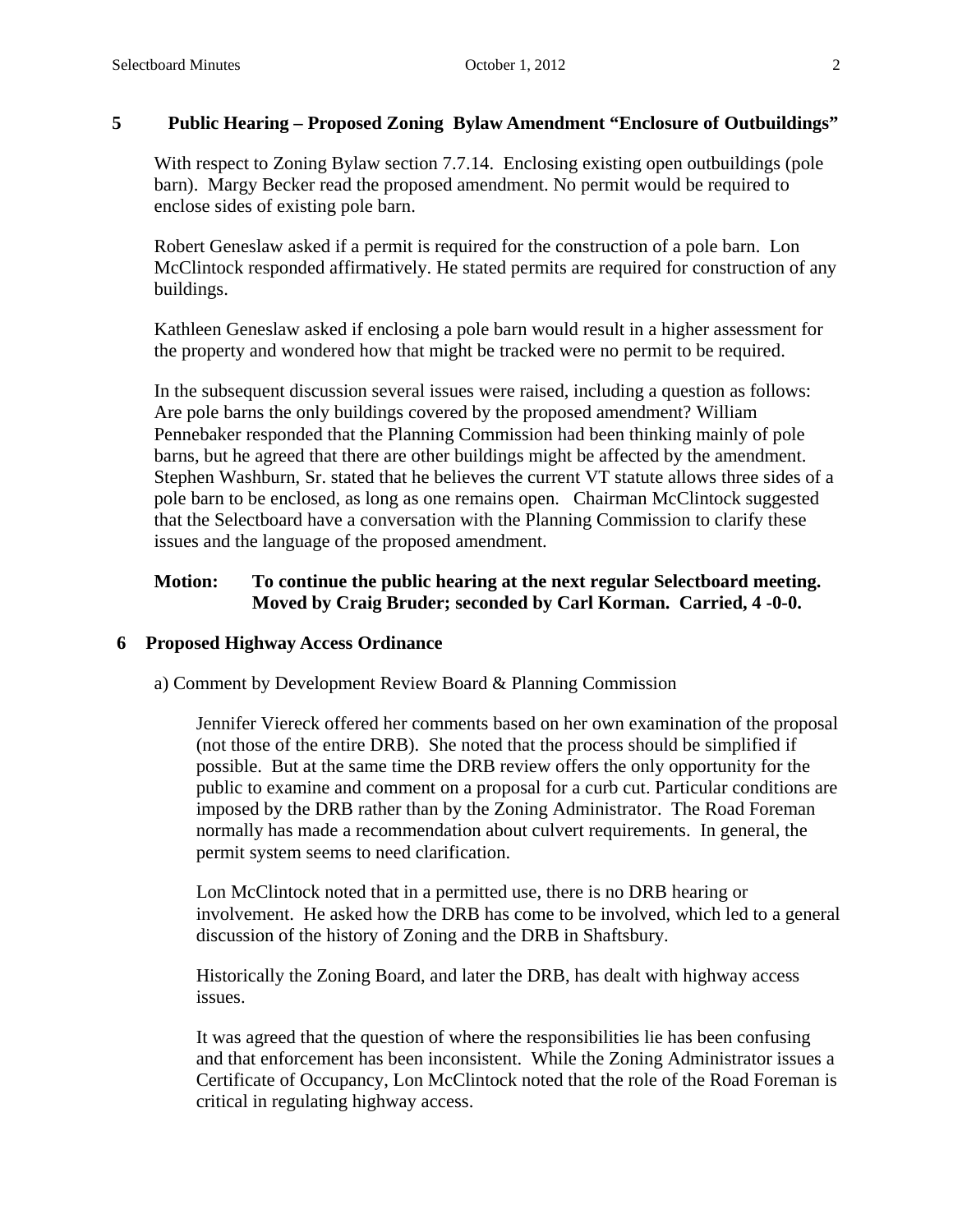b) Public Comment on Proposed Ordinance

Steve Washburn, Sr. described his understanding of delays in the process.

c) Selectboard discussion

Lon McClintock noted that highway access is governed by state statute, and he hopes that the local process can be made as simple and straightforward as possible.

Craig Bruder noted that the Selectboard bears responsibility for consistent enforcement and interpretation of the zoning bylaws, which it delegates to the DRB, the road foreman or the zoning administrator. If the process is simplified, and a problem develops, the town can still require corrective action.

Lon MClintock will revise the proposal for further discussion at the next scheduled meeting, and the Selectboard will accept more public comments at that time.

### **7 Current Expense Note – Renewal of Air Pac Loan (Fire Dept.)**

| Motion. | To renew the Expense note with Peoples United Bank in the amount of<br>\$19,000 with interest 2.25%. Moved by Karen Mellinger; seconded by<br>Craig Bruder. Carried, 4-0-0. |
|---------|-----------------------------------------------------------------------------------------------------------------------------------------------------------------------------|
| Motion. | To approve the Resolution (circulated) for the Current Expense<br>Borrowing. Moved by Karen Mellinger; seconded by Craig Bruder.<br>Carried, $4-0-0$ .                      |
| Motion. | To approve the Treasurer's signature of Form IRS 8038-GC on behalf of<br>the town. Moved by Karen Mellinger; seconded by Craig Bruder.<br>Carried, $4-0-0$ .                |
| Motion. | To approve the Non-Arbitrage Certificate for current expense<br>borrowing. Moved by Carl Korman; seconded by Craig Bruder.<br>Carried, $4-0-0$ .                            |

#### **8 Highway Truck and Fire Engine Purchases –Tax Exempt Lease Financing**

a) Review and Approval of Resolution to Permit Town Reimbursement from Lease Proceeds

- **Motion. To approve the Resolution to permit the town reimbursement from lease proceeds. Moved by Karen Mellinger; seconded by Craig Bruder. Carried,** 4-0-0.
- b) Review and Approval of Master Lease Agreement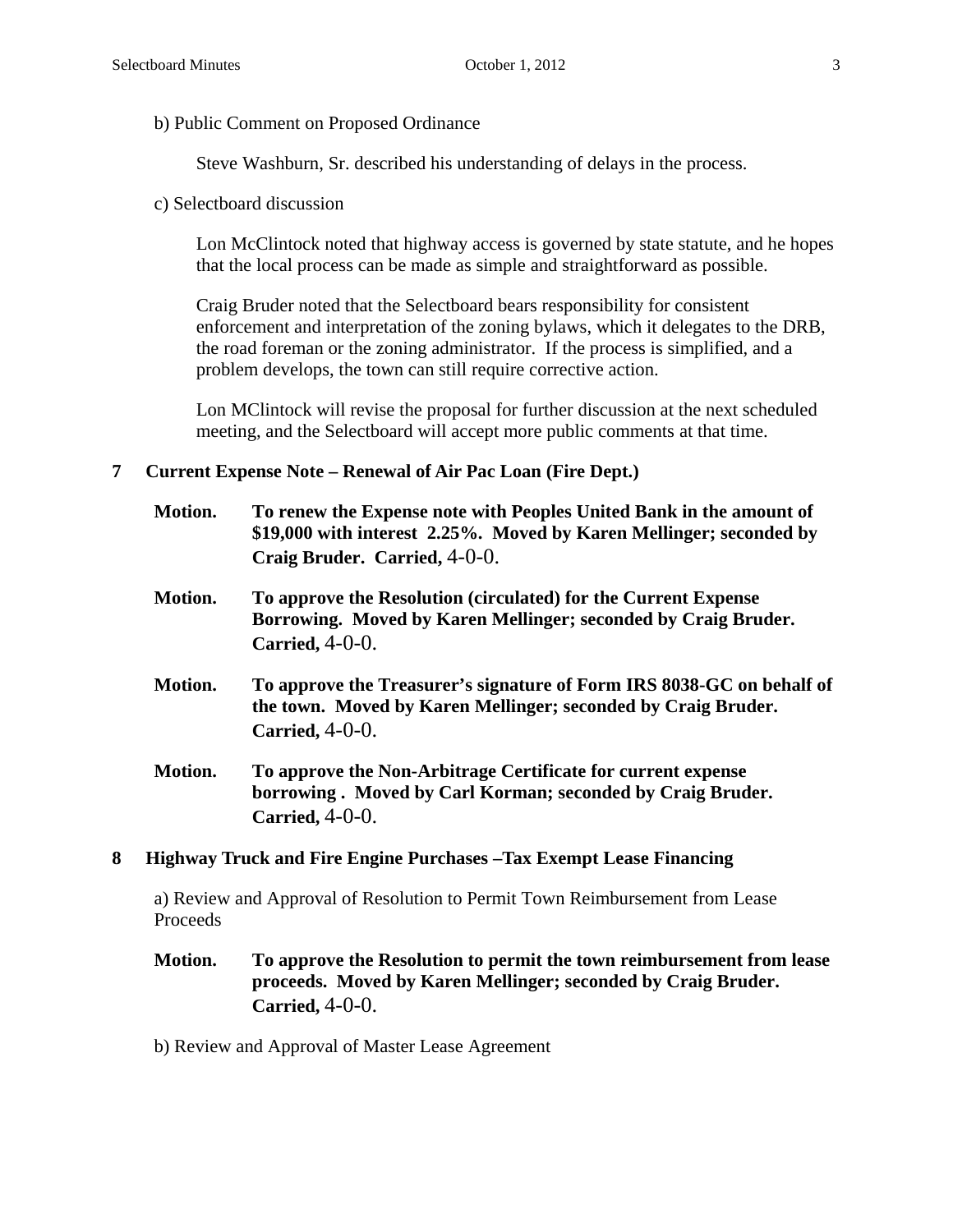# **Motion. To approve the Master Lease Purchase Agreement, including schedules and addenda. Moved by Karen Mellinger; seconded by Craig Bruder. Carried,** 4-0-0.

### **9 Proposals for Repair of Bridge 35 - Lower East Road**

Four estimates for repair of Bridge 35 were circulated among Board members. Estimates have been received from Renaud Bros, Wright Construction Company, Cold River Bridges, and Daniels Construction.

Margy Becker will undertake further consultation on the varied approaches taken by the Contractors, including inquiring whether permits may be required prior to repairs.

Craig Bruder urged action without undue delay, to avoid having the road closed over the winter.

### **10 Proposals for Paving Repairs - White Creek Road**

This project has turned out to be more extensive than initially envisioned. It was expected that paving expense would not exceed the Town's purchasing policy requirements for projects less than \$3,000. The bids, however, came in at or around \$5,000. Margy Becker circulated the three proposals, which vary slightly in terms of thickness of pavement, length of paved area, and width. Shultz Paving bid \$4900; Mintrone bid \$5200; Beaudoin bid \$4,480 for base course; \$4,272 for top course.

After some discussion and comparison of estimates the Board agreed the process of gathering estimates had been competitive and to award the project as follows:

# **Motion. To award the White Creek Road Paving Project to Schultz Paving in the amount of \$4900. Moved by Karen Mellinger; seconded by Craig Bruder. Carried,** 4-0-0

### **11 Sidewalk Engineering Proposals – Bid Opening**

Bids were opened for the sidewalk engineering project at the corner of Church St and Rte 7A.

Creighton Manning: \$28,040.09

KAS Inc.: \$24,359.00

DuFresne Group: \$10,435.93 + time and materials

These bids will be discussed at the next regular meeting.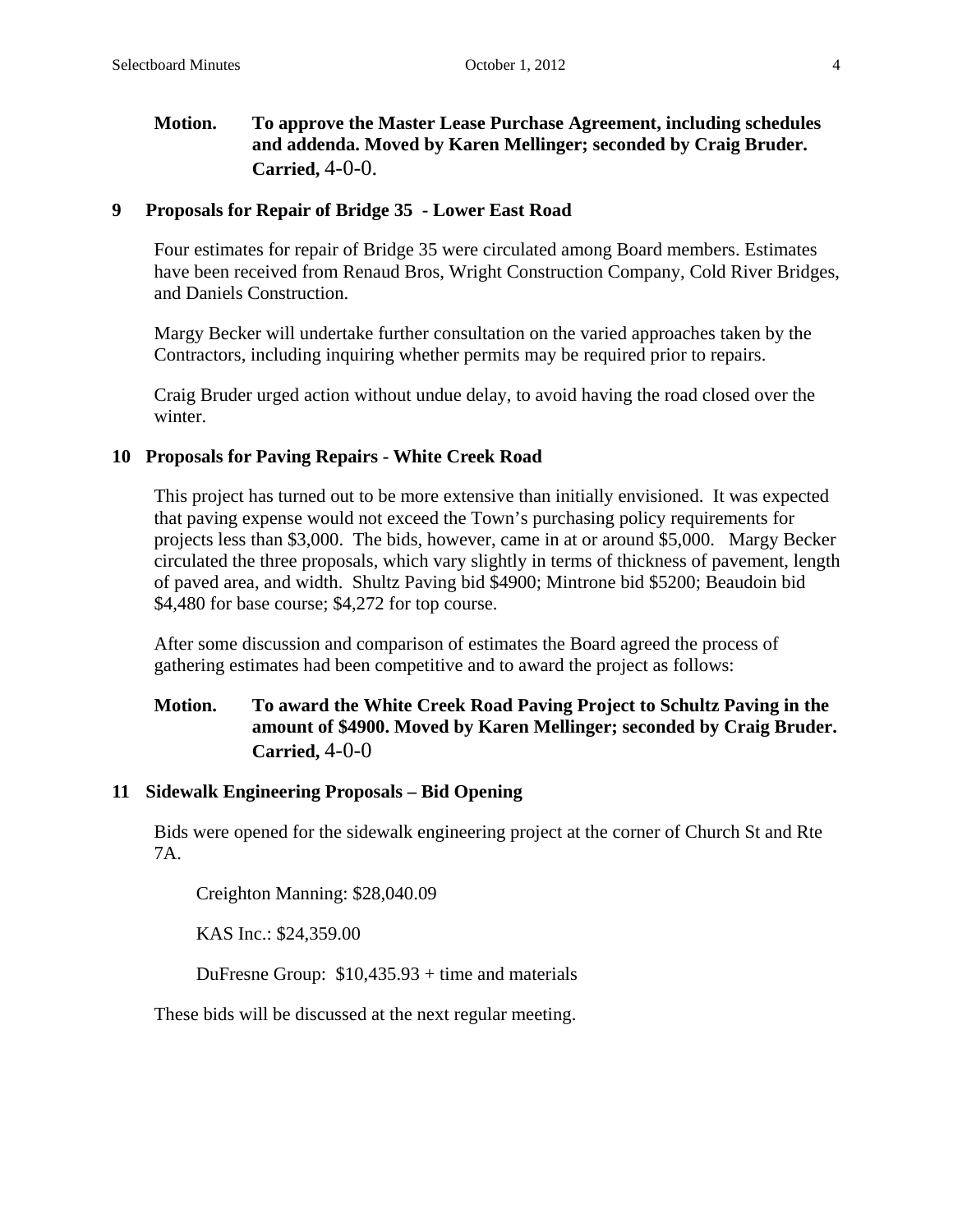### **12 Diesel Fuel – Bid award**

The provider of diesel fuel remains undecided. Only one bid was received. Margy Becker asked if the Board might be willing to extend the bid deadline with a view to obtaining other bids. The Selectboard consensus was that Margy Becker should publicize an extended bid deadline.

#### **13 Boards, Commissions, and Town Official Training**

Lon McClintock reported on the feedback he has received from DRB and Planning Commission. He plans to contact Peter Pagnucco to discuss arranging two fall sessions of two hours each and one spring session. The inclusion or exclusion of the public and the timing of sessions remains to be determined. It was noted that participation is voluntary, although the DRB and Planning Commission Chairs are expected to encourage attendance. The Selectboard consensus is that training would be regarded as critical for those who wish to continue to serve.

#### **14 Liaison Roles**

Margy Becker remarked that the role of liaisons between the Selectboard and various Town Departments and Committees lacks clarity. Lon McClintock described several possible roles for liaisons, including the following: 1) maintaining initiative, 2) empowering the committees/boards to move forward, and 3) explaining policies and the reasons for them, as well as Selectboard expectations. It was noted that the Facilities Committee is particularly busy at the moment.

#### **15 Town Administrator's Report**

The Shires Byway representative is Bill Pennebaker. He has asked if anyone else would like to take responsibility for this role. No person stepped forward.

The Selectboard advised Margy Becker to authorize the town road crew to install Byway Signage in town at locations specified by the VTRANS.

Margy Becker expressed concern about acting on directives from the Selectboard to the DRB when minutes have not yet been approved. Lon McClintock advised her simply to send a note to the Chair reporting the decision with regards to the Waiver of the Performance Bond for the VSP telecom facility.

Other items in Margy Becker's report included the following: an update on the network installation and education of employees, the need to repave segments of Rte 7A (Karen Mellinger added the process is moving along); the need to advertise for vacant positions. She stated she is behind in archiving of minutes (with the Town Clerk).

### **16 Other Business**

There was none.